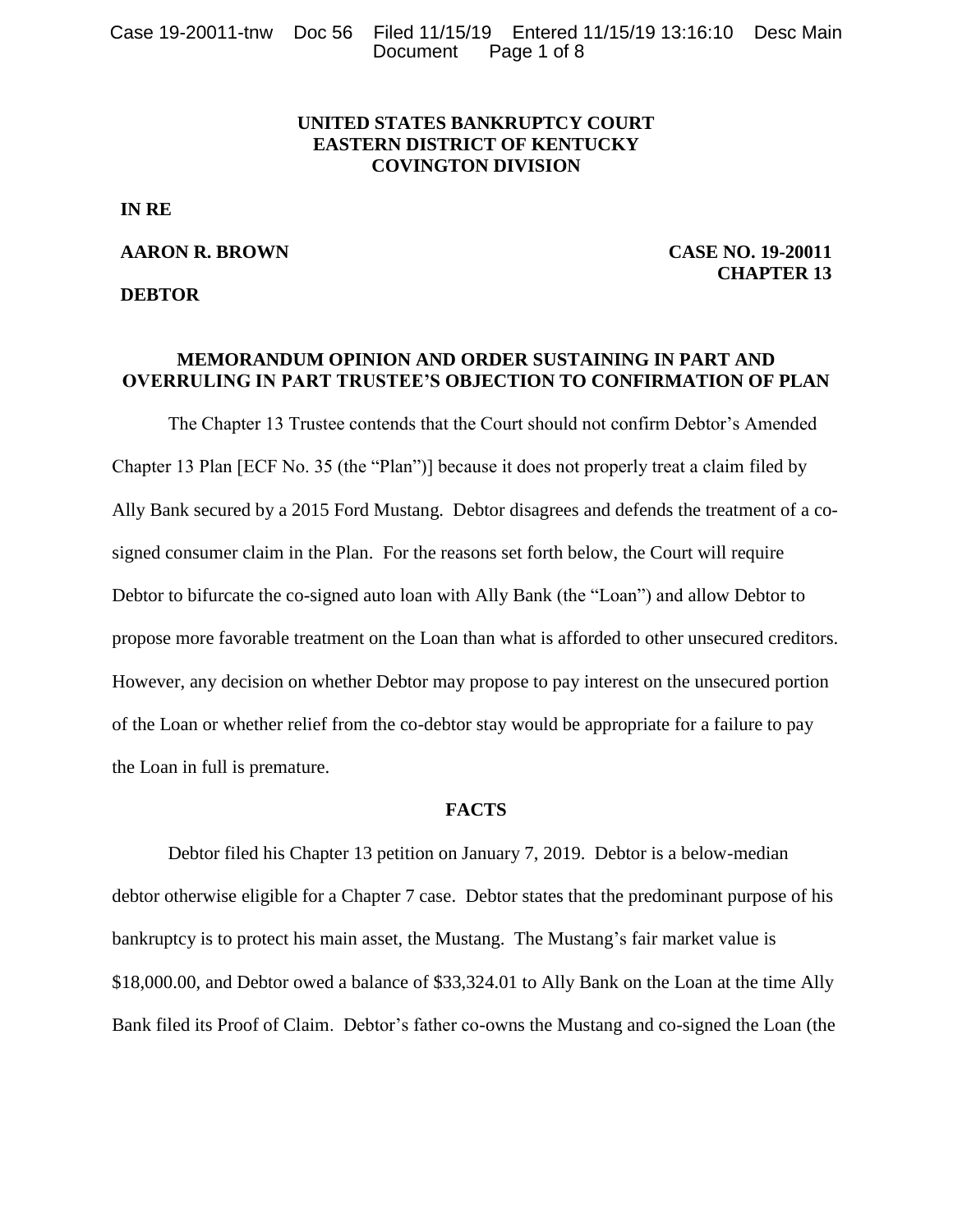#### Case 19-20011-tnw Doc 56 Filed 11/15/19 Entered 11/15/19 13:16:10 Desc Main Page 2 of 8

"Co-Signer"), but Debtor is the Mustang's primary driver. Trustee agrees the Loan is a consumer debt and that the Mustang is Debtor's primary, if not only, means of transportation.

The Plan proposes to pay Trustee \$1,020.00 per month for 46 months, from which Trustee will pay \$840.00 per month to Ally Bank on the Loan. The Plan proposes, as a nonstandard provision, to pay Ally Bank's claim in full at the contractual interest rate (7.45%) to fully protect Co-Signer. The Plan treats the Loan as a fully secured claim, \$33,324.01, even though the Mustang's fair market value is only \$18,000.00.

Trustee objects to the Plan on several grounds [ECF No. 40], arguing that the Plan: (1) must bifurcate the Loan into secured and unsecured amounts pursuant to §  $506(a)^1$ ; (2) should pay the unsecured portion of the Loan pro rata with other unsecured claims pursuant to § 1322(b)(1); and (3) only may pay interest on the secured value of the Loan. Trustee avers that, if post-petition interest were allowed on the unsecured portion of the Loan, other unsecured creditors would receive approximately a 13% dividend, but, if disallowed, other unsecured creditors would receive approximately a 23% dividend. In response, Debtor contends that the § 1322(b)(1) authorizes him to treat the co-signed Loan as fully secured and payable at the contractual rate of interest, and that he must do so to keep the § 1301 co-debtor stay in place.

#### **DISCUSSION**

The Court has jurisdiction over this matter. 28 U.S.C. § 1334(b). Venue is proper in this District. 28 U.S.C. §§ 1408 and 1409. This is a core proceeding, and the Court is authorized to enter a final order adjudicating this matter. 28 U.S.C. § 157(b)(2)(A) and (L).

l

Unless otherwise indicated, all chapter and section references are to the Bankruptcy Code, 11 U.S.C. §§ 101-1532.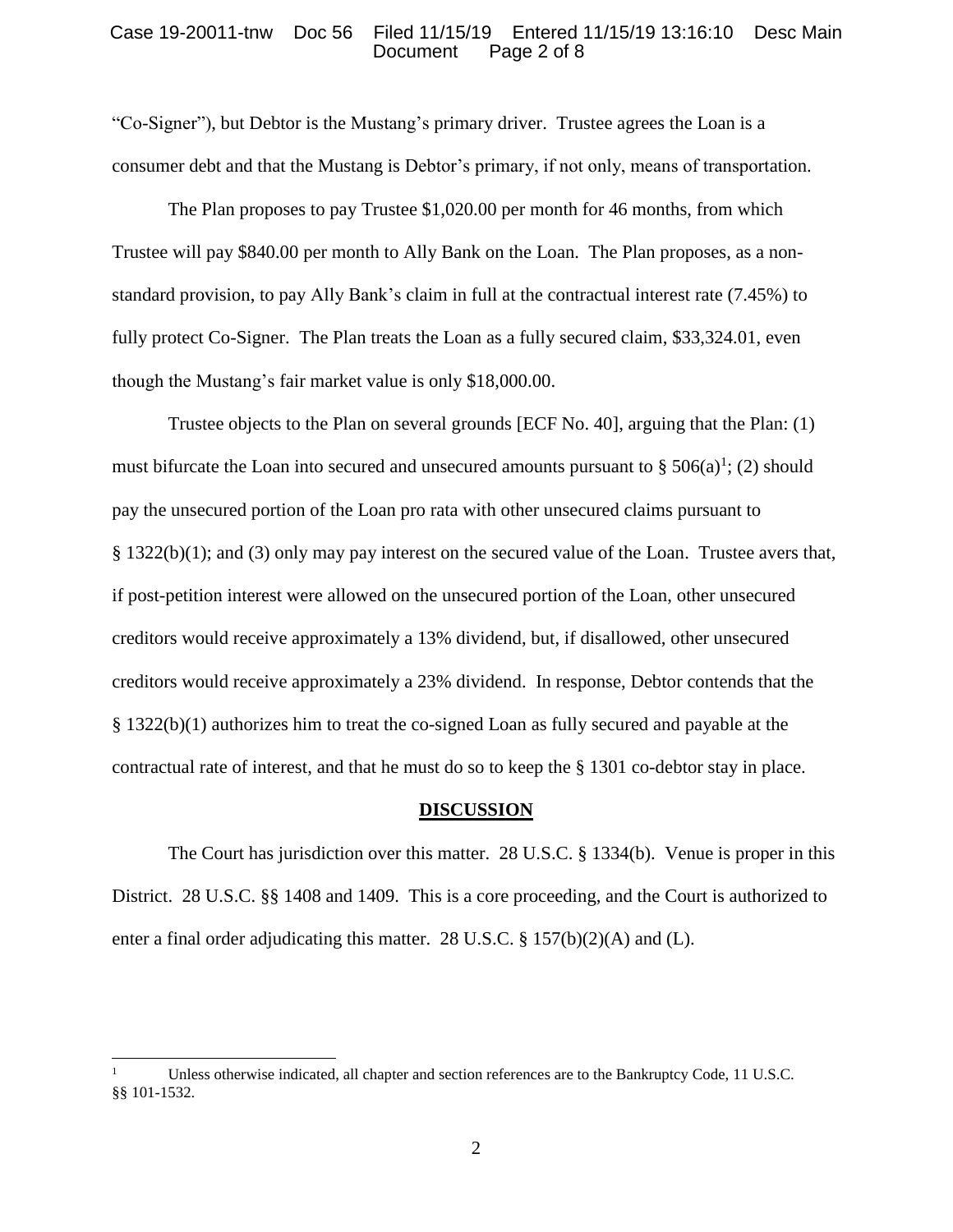### Case 19-20011-tnw Doc 56 Filed 11/15/19 Entered 11/15/19 13:16:10 Desc Main Page 3 of 8

# **I. Debtor Must Bifurcate the Loan.**

Trustee argues that  $\S 1322(b)(1)$  applies only to unsecured debts. Thus, Trustee contends that the Loan must be bifurcated into secured and unsecured portions pursuant to § 506(a) to achieve more favorable co-signed debt treatment, citing *In re Duff*, Case No. 13-10366, slip op. (Bankr. E.D. Ky. April 4, 2014) (Schaaf, J.). Section 506(a) "tells us that a secured creditor's claim is to be divided into secured and unsecured portions, with the secured portion of the claim limited to the value of the collateral." *Associates Commercial Corp. v. Rash*, 520 U.S. 953, 961 (1997); *see also* 4 COLLIER ON BANKRUPTCY ¶ 506.03 (Alan N. Resnick & Henry J. Sommer eds., 16th 2019) (stating that "section 506(a) requires a bifurcation of a 'partially secured' or 'undersecured' claim into separate (and independent) secured and unsecured components"). Thus, Debtor must bifurcate the Loan into secured and unsecured portions.

## **II. The Code Permits Confirmation of Chapter 13 Plans that Grant Favorable Treatment to Co-Signed Loans for Consumer Debts.**

Trustee initially contended that the Plan should pay the unsecured portion of the Loan pro rata with other unsecured claims during the applicable commitment period. [ECF No. 40 ¶ 2.] However, Trustee adjusted her position in her Memorandum of Law and now argues that the "payment in full of the co-signed claim is permissible, but the payment of interest on the unsecured claim unfairly discriminates against other unsecured claims." [ECF No. 52 at 5.] Additionally, Trustee states that "[c]onfirmation of a plan that proposes to pay an unsecured cosigned consumer debt in full while paying something less to other unsecured creditors may not be denied solely on that basis." [*Id.* (quoting *Carrion v. Rivera (In re Rivera)*, 490 B.R. 130 (B.A.P. 1st Cir. 2013); *Meyer v. Renteria (In re Renteria)*, 470 B.R. 838 (B.A.P. 9th Cir. 2012); *In re Russell*, 503 B.R. 788 (Bank. S.D. Ohio 2013)).]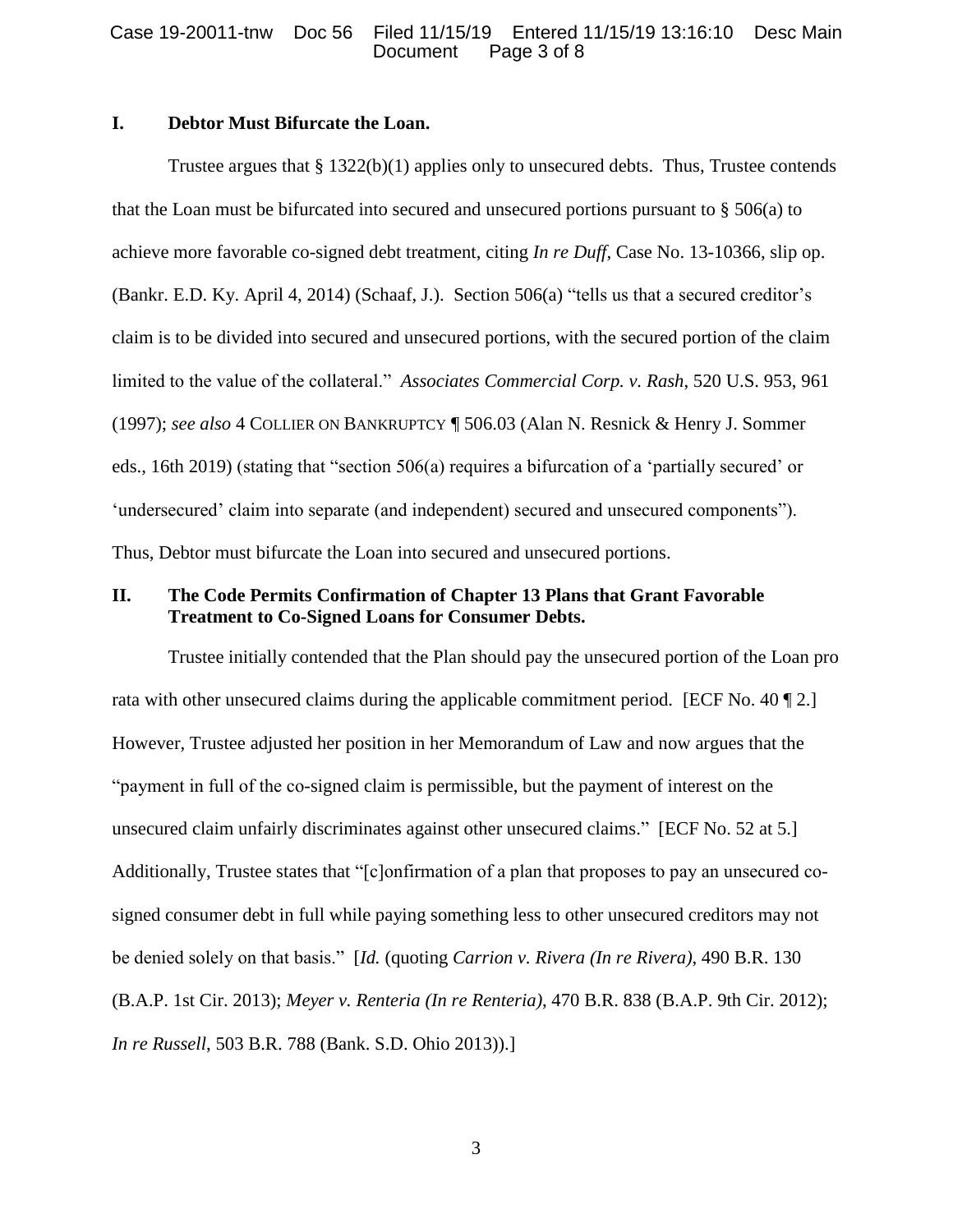### Case 19-20011-tnw Doc 56 Filed 11/15/19 Entered 11/15/19 13:16:10 Desc Main Page 4 of 8

There is no binding authority in the Sixth Circuit on this issue. Upon review, the Court agrees with Trustee's adjusted argument that a plan may propose to pay an unsecured co-signed consumer debt in full.<sup>2</sup> Section 1322(b)(1) creates an unambiguous exception to the prohibition against unfair discrimination in plan claim treatment of individual creditors who are liable with the debtor on a consumer debt, stating a chapter 13 plan may:

designate a class or classes of unsecured claims, as provided in section 1122 of this title, but may not discriminate unfairly against any class so designated; **however, such plan may treat claims for a consumer debt of the debtor if an individual is liable on such consumer debt with the debtor differently than other unsecured claims[.]**

11 U.S.C. § 1322(b)(1) (emphasis added). The emphasized section above is commonly referred to in caselaw as the "however clause." Congress added the "however clause" in 1984 with the Bankruptcy Amendments and Federal Judgeship Act of 1984, Pub. L. No. 98-353, 98 Stat. 333 (1984).

Some courts believe that the unfair discrimination test<sup>3</sup> should be applied to co-signed loans. *See*, *e.g., In re Lilley*, No. 10-01079, 2010 Bankr. LEXIS 4867 (Bankr. N.D. Iowa Dec. 29, 2010) (denying plan confirmation when debtor proposed to pay 43% on co-signed student loan for debtor's daughter while paying other unsecured creditors a 20% dividend); *In re Applegarth*, 221 B.R. 914 (Bankr. M.D. Fla. 1998) (denying plan confirmation when debtor proposed to pay 100% on debt guaranteed by debtor's mother while paying other unsecured creditors a 10% dividend); *In re Strausser*, 206 B.R. 58 (Bankr. W.D.N.Y. 1997) (denying plan confirmation when debtor proposed to pay 100% on auto loan guaranteed by debtor's uncle); *In* 

 $\overline{2}$ <sup>2</sup> The Court will address the payment of interest separately.<br><sup>3</sup> The unfair discrimination test reviews "(1) whether the dis-

The unfair discrimination test reviews "(1) whether the discrimination has a reasonable basis; (2) whether the debtor can carry out a plan without the discrimination; (3) whether the discrimination is proposed in good faith; and (4) whether the degree of discrimination is directly related to the basis or rationale for the discrimination." *In re Wolff*, 22 B.R. 510, 512 (B.A.P. 9th Cir. 1982).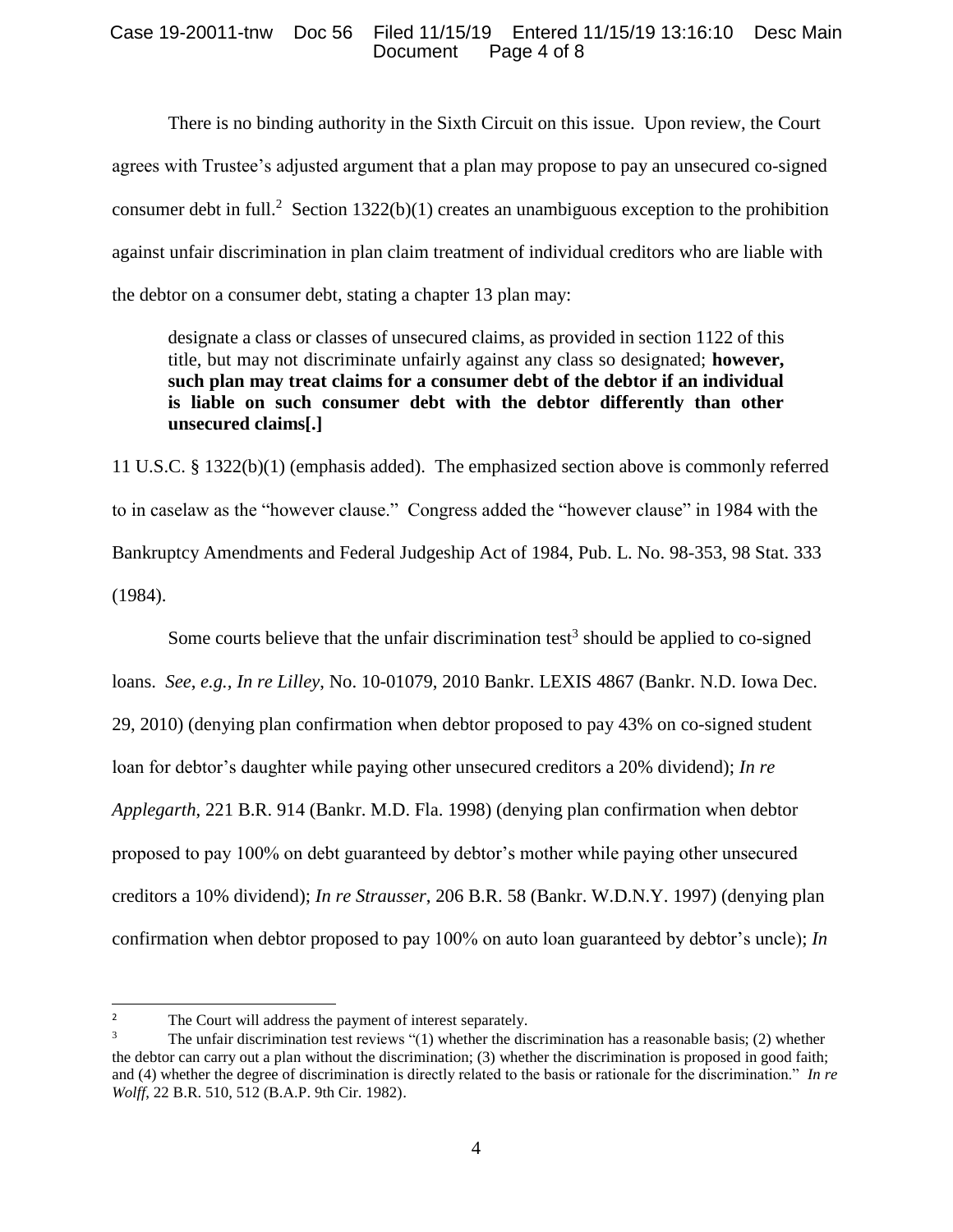#### Case 19-20011-tnw Doc 56 Filed 11/15/19 Entered 11/15/19 13:16:10 Desc Main Page 5 of 8

*re Martin*, 189 B.R. 619 (Bankr. E.D. Va. 1995) (denying plan confirmation when debtor proposed to pay 100% on co-signed debt by non-filing spouse while paying other unsecured creditors a 6% dividend); *In re Battista*, 180 B.R. 355, 357 (Bankr. D.N.H. 1995) (denying plan confirmation when debtor proposed to pay 100% on two unsecured co-signed debts while paying other unsecured creditors a 6% dividend); *In re Cheak*, 171 B.R. 55 (Bankr. S.D. Ill. 1994) (denying plan confirmation when debtor proposed to pay 100% on co-signed debt with nonfiling spouse while paying other unsecured creditors a 10% dividend).

This Court does not agree with that approach. It renders the addition of the "however clause" meaningless and "does not account for the special treatment Congress allowed in the case of co-signed debts." *In re Thompson*, 191 B.R. 967, 971 (Bankr. S.D. Ga. 1996). Congress added the "however clause" by amendment, so the Court "must presume that Congress would not have added language to the statute unless it intended the language to serve some purpose." *Renteria,* 470 B.R. at 843*.*

Other courts view the "however clause" as ambiguous, citing the divergent views of it in the caselaw and "battling cannons of statutory construction." *Renteria,* 470 B.R. at 844. Thus, some will review the statute's legislative history to determine that Congress added the "however clause" to carve out co-debtor consumer claims from the requirements of the unfair discrimination rule. *See*, *e.g.*, *id*. at 846 (reviewing legislative history and cases cited in Senate Report, and holding that "Congress sought to permit a chapter 13 debtor to separately classify and to prefer a codebtor consumer claim"); *Russell*, 503 B.R. at 799 (finding ambiguity because "several courts have found the however clause to be ambiguous" and holding upon review of legislative history that the "however clause permits the preferential treatment of" co-signed claims); *In re Markham*, 224 B.R. 599, 601 (Bankr. W.D. Ky. 1998) (stating that "the purposes

5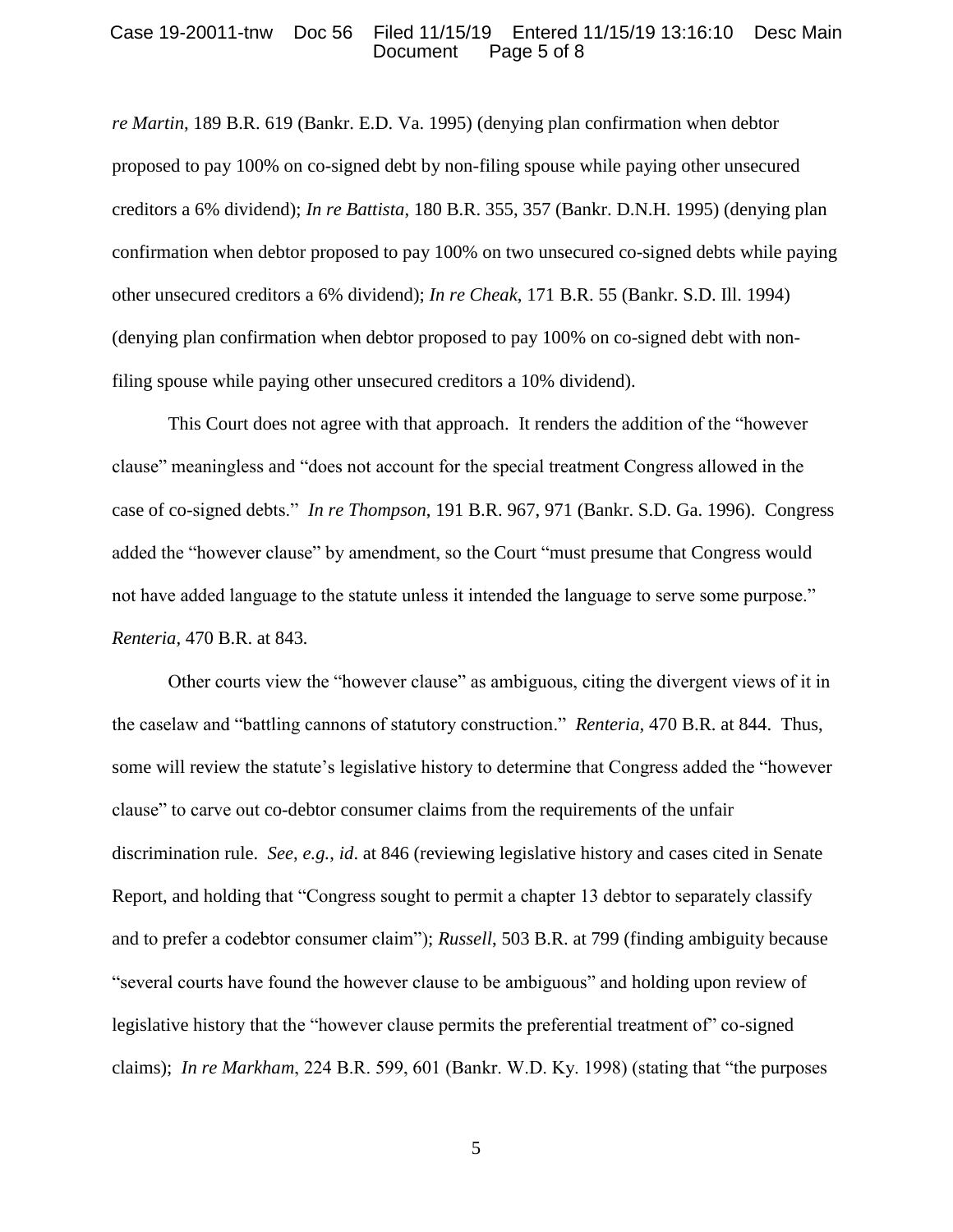### Case 19-20011-tnw Doc 56 Filed 11/15/19 Entered 11/15/19 13:16:10 Desc Main Page 6 of 8

and intent underlying  $\S 1322(b)(1)$  support an interpretation that the language of that section permits co-signed claims to be treated more favorably than other unsecured claims"). Other courts, after reviewing the legislative history, will then apply a three-part test to examine classifications by determining whether: (1) the claim is a co-debtor consumer claim, (2) the claim was for the benefit of the debtor, not the co-signer, and (3) the plan satisfies the other requirements for plan confirmation, particularly the good faith requirement under  $\S 1325(a)(3)$ . *See*, *e.g.*, *Rivera*, 490 B.R. at 141, *citing Thompson*, 191 B.R. at 971-72.

The Court sees no reason to consider legislative history to interpret the plain meaning of the words used in § 1322(b)(1). "Congress plainly created an unambiguous exception to the prohibition against unfair discrimination in plan claim treatment for a limited, defined class of creditors: those individual creditors that were liable with the debtor on consumer debt." *Renteria*, 470 B.R. at 849 (Pappas, J., concurring), *citing In re Hill*, 255 B.R. 579, 581 (Bankr. N.D. Cal. 2000) (describing 1984 amendment as "simple and unambiguous" and holding that the 'however clause' "does not mean that in all cases a plan which separately classifies co-signed [consumer] debt must be confirmed, but only that the basis of denial of confirmation may not be unfairness to the other unsecured debt"); *see also In re Dornon*, 103 B.R. 61, 64 (Bankr. N.D.N.Y. 1989) (holding that the court "finds itself bound by the plain statutory language of the" 'however clause'); *In re Monroe*, 281 B.R. 398, 400 (Bankr. N.D. Ga. 2002) (holding that "the language of § 1322(b)(1) creates an exception to the unfair discrimination test in cases involving a co-signed debt").

Neither divergent statutory interpretations in caselaw nor differing interpretations resulting from the application of various canons of statutory construction necessarily make a statute ambiguous. *Olden v. Lafarge Corp.*, 383 F.3d 495, 505 (6th Cir. 2004) ("Nor are we

6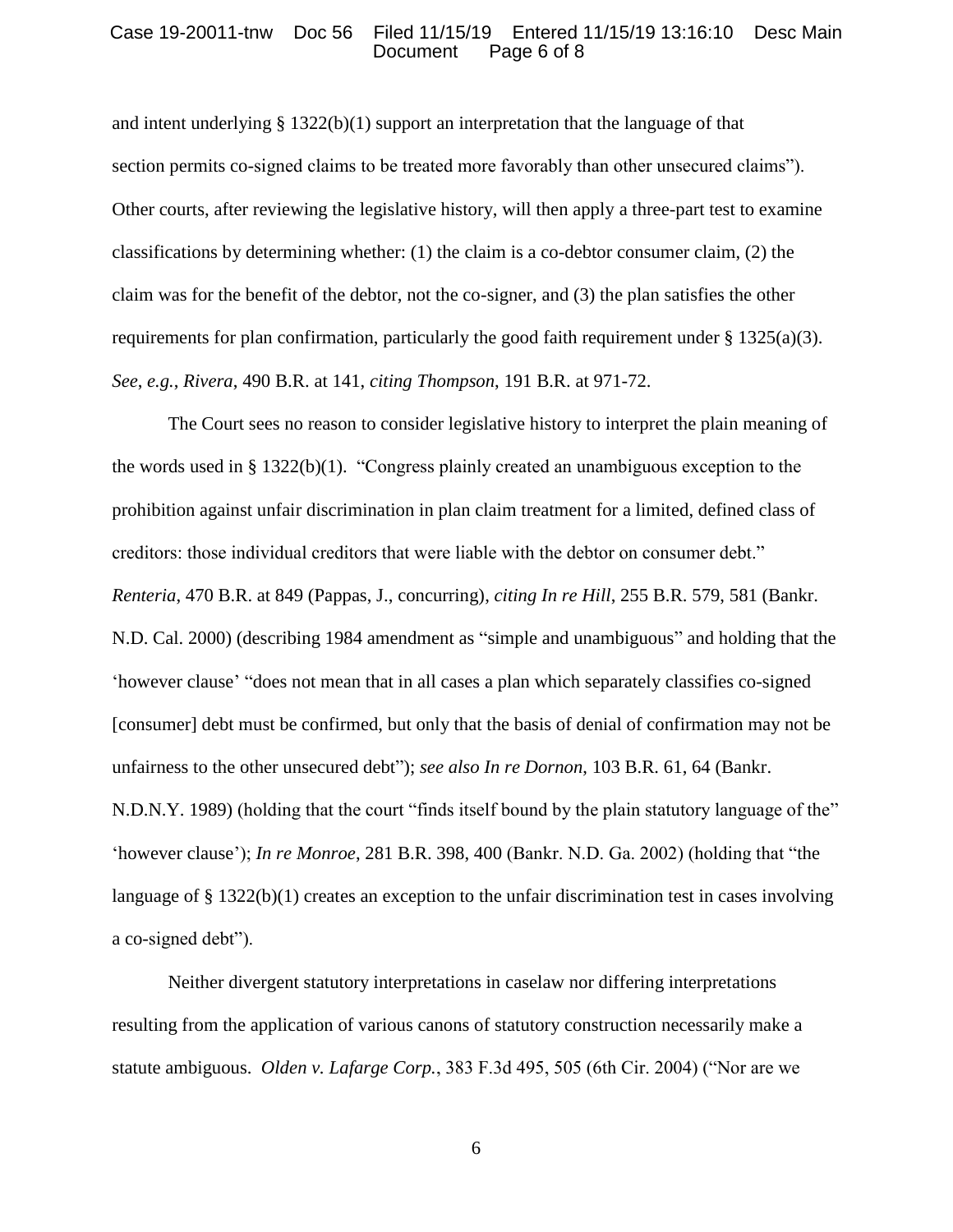#### Case 19-20011-tnw Doc 56 Filed 11/15/19 Entered 11/15/19 13:16:10 Desc Main Page 7 of 8

persuaded by the now fashionable argument that because a number of brilliant minds have found [a] statute to be ambiguous, it is by definition so."); *see also Lamie v. United States Tr.*, 540 U.S. 526, 534 (2004) (stating that the Bankruptcy Code may be "awkward, and even ungrammatical; but that does not make it ambiguous on the point at issue"). "[C]ourts must presume that a legislature says in a statute what it means and means in a statute what it says there." *Connecticut Nat. Bank v. Germain*, 503 U.S. 249, 253-54 (1992) (citations omitted). "When the words of a statute are unambiguous, then, this first canon is also the last: 'judicial inquiry is complete.'" *Id.*, *citing Rubin* v. *United States*, 449 U.S. 424, 430 (1981).

Section 1322(b)(1)'s plain language provides that notwithstanding an unfair discrimination prohibition for separately classified unsecured debts, co-signed consumer debts may be treated differently. This is an exception to the unfair discrimination rule. As Judge Pappas' concurrence states in *Renteria*, the § 1322(b)(1) inquiry stops there. This ruling does not leave a trustee or general unsecured creditors without adequate remedies since "while different treatment of co-signed consumer debts is allowed, every chapter 13 debtor must prove the proposed plan has been filed in good faith under  $\S 1325(a)(3)$ , a Code provision that is adequate to the task of policing any debtor mischief." *Renteria*, 470 B.R. at 850-51 (Pappas, J., concurring)*.*

### **III. Issues Regarding Relief from Co-Debtor Stay and the Payment of Post-Confirmation Interest through the Plan are Premature.**

Any decision on post-confirmation interest on the unsecured portion of the Loan is premature. As a result of the rulings herein, Debtor must propose a new plan that bifurcates the Loan. In that new plan, if Debtor proposes to pay interest on the unsecured portion of the Loan, and Trustee opposes the payment of interest, Trustee may object and provide supporting

7